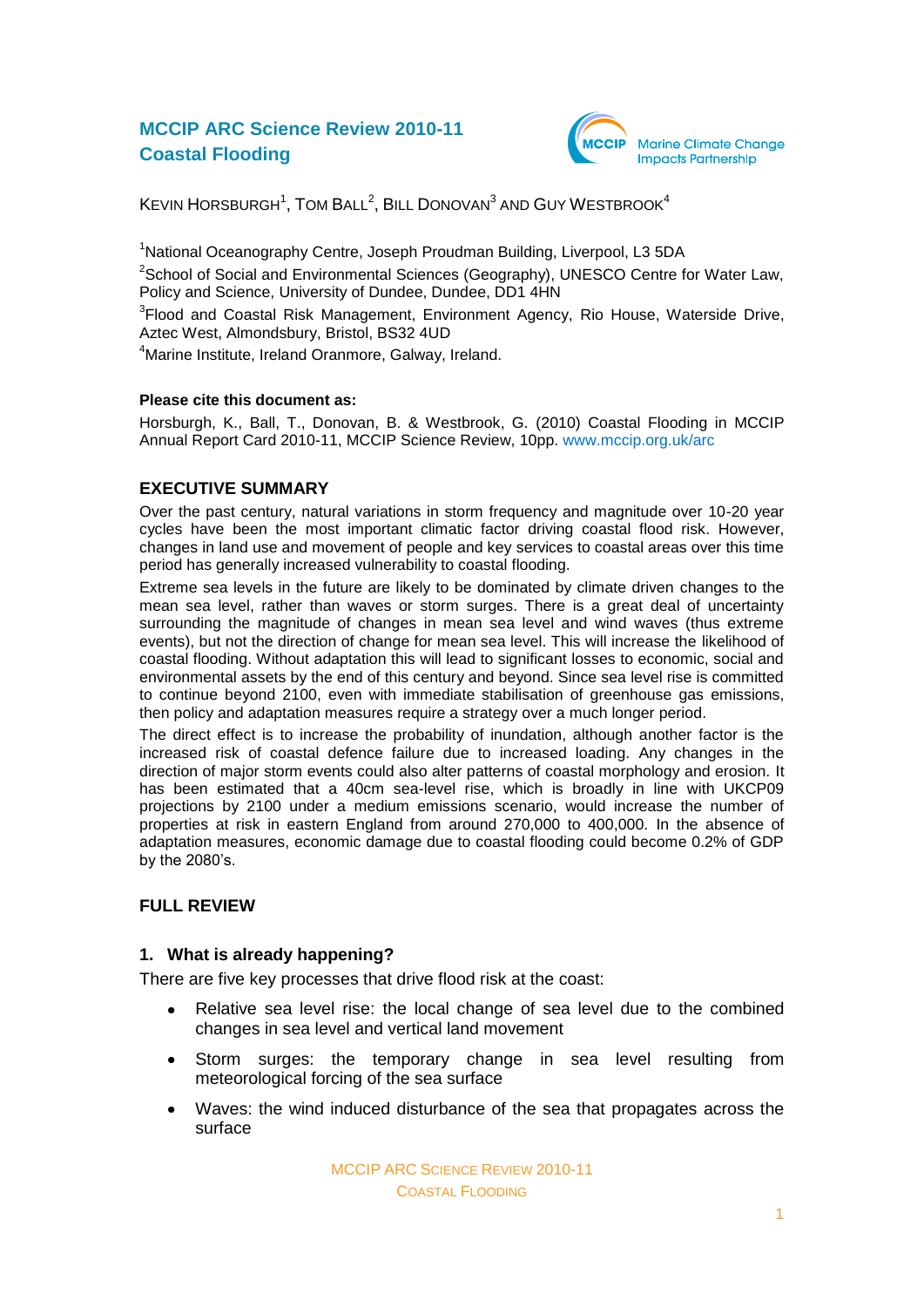- $\bullet$ Coastal morphology and sediment supply: changes in the form of the seabed, shoreline and adjacent coastal land, and estuaries
- Socio-economic change: changes to population, demographics and asset  $\bullet$ value will affect the impact of flooding as well as our ability to recover from it

Coastal morphology can be an important buffer against the first three drivers, but sediment starvation (in part a result of coastal defences) and climate change means that erosion is dominant around much of the UK coastline.

There is a long history of human intervention to control coastal processes and reduce coastal flooding. As intervention has increased, man has become an important influence on how the coast behaves. The management of coastal erosion and flooding have become ever more interlinked, with low-lying flood prone land often fronted by gravel barriers or sand dunes (Hinton *et al.*, 2007). This interaction between coastal erosion and flood risk means that we cannot only think of changes to coastal water levels increasing the likelihood of flooding. We need to also consider changes to flood pathways, the vulnerability of those flooded and our future responses.

Long term management of the coastal zone has implications for the UK"s food, energy and water security. Changes to mean and extreme coastal water levels, coastal storminess and incident wave energy will lead to an increase in the likelihood of coastal flooding both by overwhelming or overtopping sea defences or inundating undefended land, and also by increasing the rate of failure of sea defences or other coastal measures. Changes to coastal erosion rates could potentially expose new pathways for coastal inundation. As well as directly increasing the likelihood of flooding, changes to flood risk could lead to a greater maintenance requirement. This in turn would strain flood and coastal investment provision and direct resources away from other activities.

Vulnerability to coastal flooding is related to the number of people, property and key services that are located at risk in the coastal zone. Any change in flood frequency and magnitude has to be considered alongside increasing vulnerability in order to properly assess flood risk (see for example National Trust, 2005). Population growth, demographic changes and increasing asset values will potentially have as large an impact as climate change

## **Regional extreme sea levels including waves**

Extreme sea levels around the UK arise from some combination of high tide, extreme waves and storm surge (the effect of wind stress and atmospheric pressure on sea level). Therefore, changes in extreme water level can result from changes in the local mean sea level or changes in the atmospheric storminess driven components of water level, namely waves and surges. In a global study of tide gauge data since 1975, Woodworth and Blackman (2004) concluded that almost all the trends in extreme high water levels are dominated by changes to mean sea level. For the UK over recent decades there is no compelling observational evidence for trends in either storm surge frequency or magnitude.

Changes in coastal wave climate may have an effect on susceptible coastal regions, especially in conjunction with the effects of storm surges and sea level rise. Wind waves and swell can damage the coastline, including natural and man-made sea defences. It is therefore important to understand the natural variability of wave climate, and also to estimate how it might alter in climate change scenarios of the  $21<sup>st</sup>$  century. The primary variable for waves is wave height, represented by the significant wave height (SWH), but other wave parameters may also be important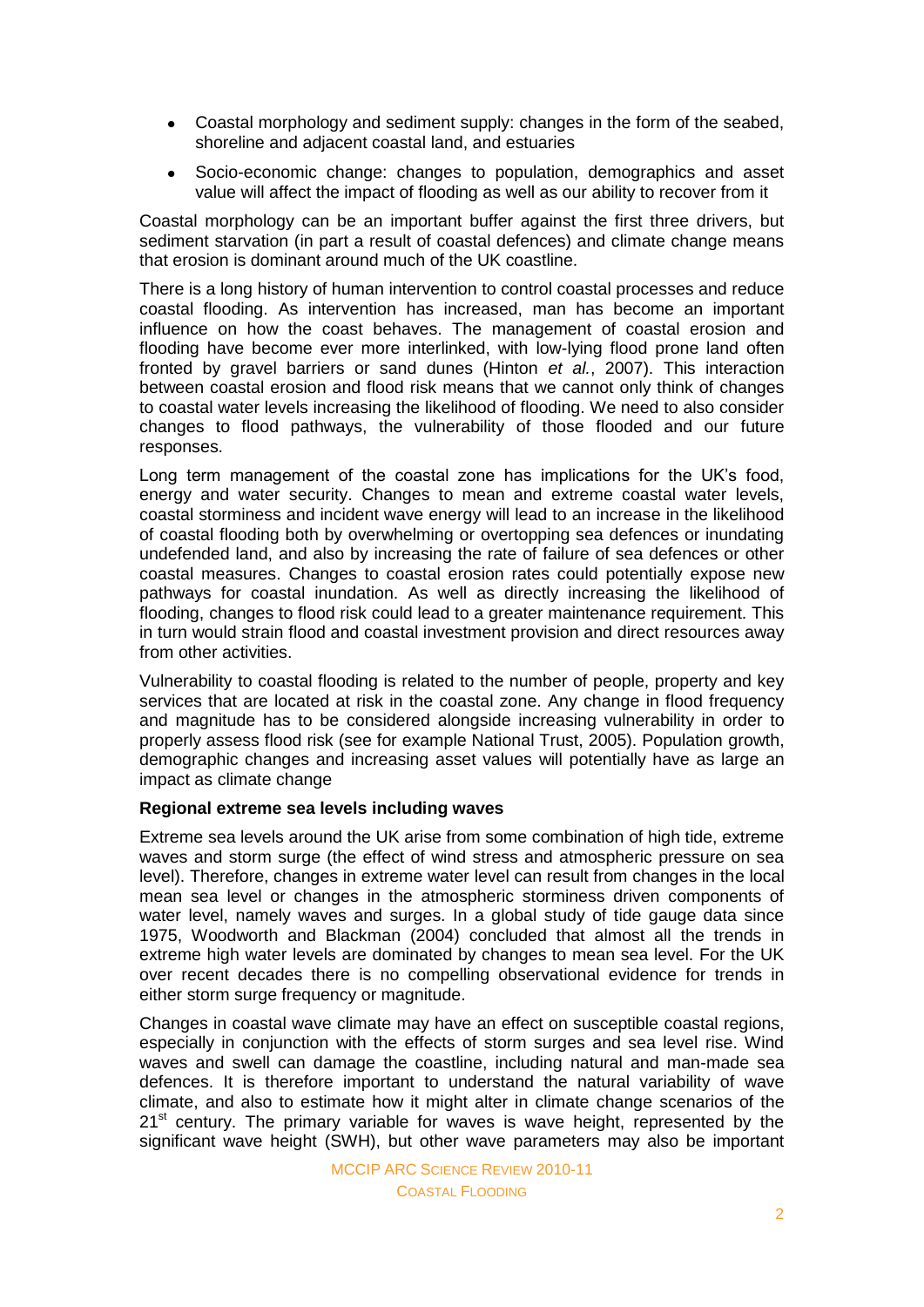(e.g. the overtopping of coastal structures is sensitive to wave period; the wave direction will have an impact on the alongshore transport of sediment and so any persistent future change in wave direction is of relevance).

Trends in extreme wave heights for the North Atlantic have been the subject of much study (e.g. Wolf and Woolf, 2006). The last 20 years of the  $20<sup>th</sup>$  century saw rises in extreme wave heights of up to 0.5m to the west of the UK. However, detailed cataloguing and analysis of storm patterns over the British Isles (Allen *et al.*, 2008) concluded that changes in storm frequency over the last several decades of the  $20<sup>th</sup>$ century are likely to be due to large-scale natural climatic variability. These changes are significantly correlated with the Iceland-Azores North Atlantic Oscillation (NAO). Numerous modelling studies (e.g. WASA, 1998) have been directed at the hypothesis of a worsening North Atlantic wave climate: increases in mean and extreme wave heights are all consistent with decadal variability in the storms which drive the waves. Preliminary data from the Irish Marine Weather Buoy Network [\(http://www.marine.ie/home/publicationsdata/data/buoys/DataBuoyHome.htm\)](http://www.marine.ie/home/publicationsdata/data/buoys/DataBuoyHome.htm) confirm increases in SWH over the latter part of the last century and do not suggest any significant subsequent decrease, but further analysis of the data is required before any conclusions can be drawn from this.

## **Flood risk in England and Wales**

There is at least £150 billion worth of property and 430,000ha of agricultural land at risk from coastal flooding and towards 100,000 properties in areas that, without protection, could be eroded (Defra, 2001). The area at risk of coastal flooding equates to a coastline of 3500km, of which 3200km is defended. The remaining coastline, 2500 km, is high ground including cliffs and may be subject to erosion.

Most of the undefended coastal zone is made up of salt marsh or other land that benefits from flooding and provides a buffer for coastal processes. Around 55% of sea defences are maintained by the Environment Agency and the remainder are maintained by third parties (made up of Local Authorities and private individuals). There is of the order of 2500km of coastline and  $£10$ bn of property at risk of erosion 20% of which have some form of coastal erosion intervention. Defra have estimated that approximately one third of the coastal defences in England and Wales could not be justifiably improved under current economic rules on investment (Defra, 2001).

Within coastal lowlands, such as the Norfolk Broads, Lancashire coastal plain and the Fens, draining and consolidation along with oxidation and subsequent peat loss have produced substantial declines in land elevation. Most of the Fens now lie below high-tide and significant areas are below mean sea level. The extent and rate of future localised changes are hard to predict. The result of this localised land level change is that if coastal defences were overtopped or breached, inundation would occur over a wide area and persist for some time, significantly damaging often protected freshwater habitats and potentially threatening policy deliverables such as the Water Framework Directive.

## **Flood risk in Scotland**

MCCIP ARC SCIENCE REVIEW 2010-11 Coastal flooding has had a significant impact in Scotland throughout history, in both economic and social terms. Some 304 coastal floods have been recorded since 1849 (Ball et al., 2009). The 1953 floods had significant impact in Scotland in the North, East (including the Forth Estuary), Orkney and Shetland (Hickey, 2001). In 1991, a major storm caused around £10.5m damage in the Clyde Estuary, resulting in the commissioning of the Clyde Estuary Flood Warning system, operated by the Scottish Environment Protection Agency (SEPA) since 2001 (Kaya et al., 2005). In 2005, a storm caused major flooding across a swath of the North and West coast and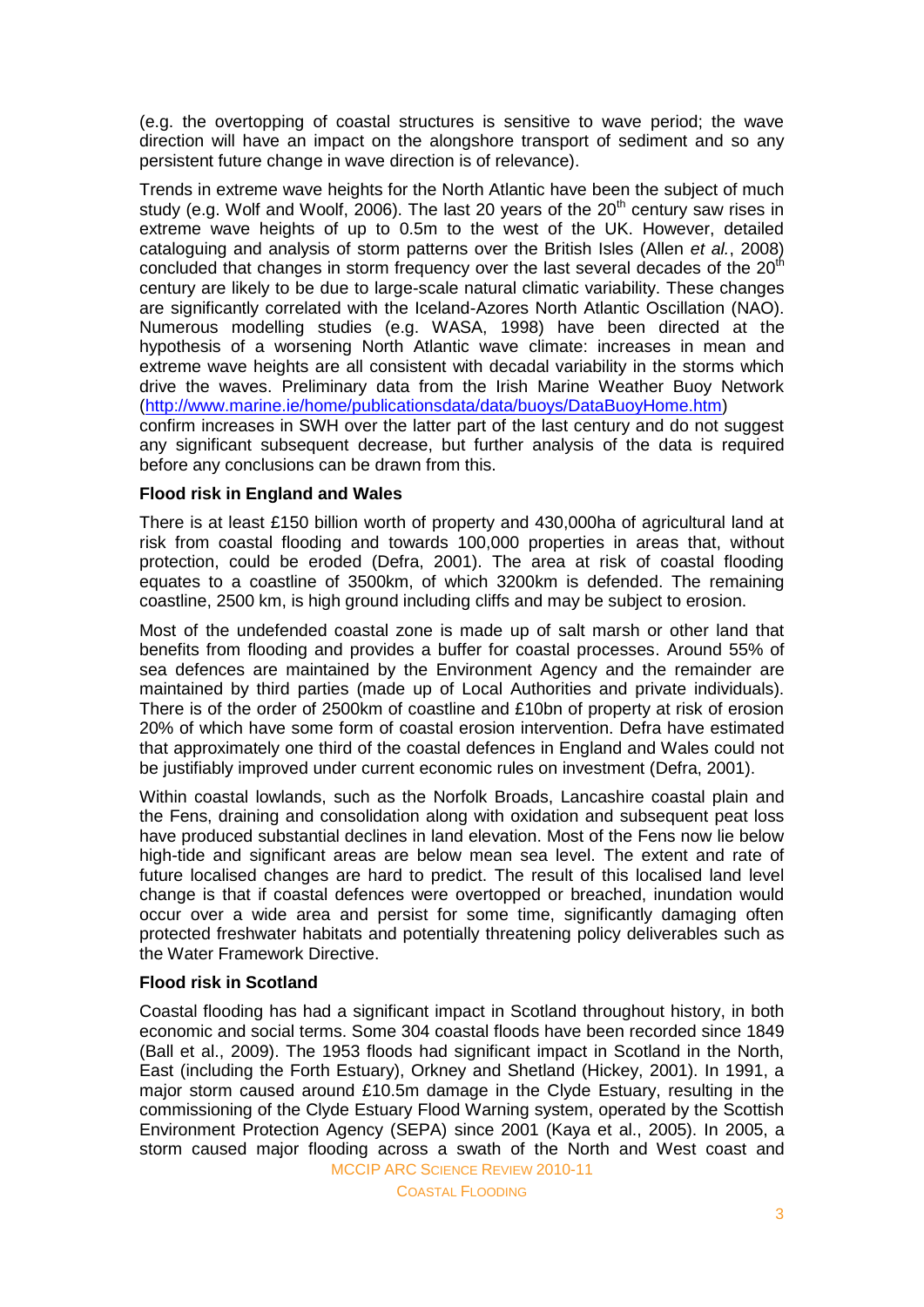Islands. Present annualised assessments of damage from coastal flooding are around £19 million, compared with £34.5 m from fluvial flooding (Werritty with Chatterton, 2004). Around 27,000 properties are thought to be at risk of a 0.5% annual probability coastal flood (Kemeling, 2007).

#### **Flood risk in Ireland**

In the Republic of Ireland, there has been much recent activity attempting to identify knowledge gaps prior to a full assessment of baseline coastal water levels and an assessment of regional implications. This work has focussed on increasing monitoring capacity, as well as numerical terrain and ocean modelling. Operational systems have been established to provide surge warnings, and there has also been investment in monitoring infrastructure. The Irish Marine Climate Change program has led to the establishment of two sentinel water level and temperature monitoring stations at Malin Head (Co. Donegal) and Ballycotton (Co. Cork). The west coast of Ireland is made up of a predominantly rugged granite and limestone littoral zone substrate, so the impact of storms is naturally limited. The eastern coast is made up of more fragile material so is more susceptible to erosion during relatively short period events.

## **2. What could happen in the future?**

The results of UKCP09 (Lowe *et al.*, 2009) suggest that extreme sea levels are likely to be dominated by climate driven changes to the mean sea level, rather than waves or storm surges. This topic is addressed thoroughly in the companion MCCIP submission for sea level. As noted in that document, projections of  $21<sup>st</sup>$  century sea level rise for the UK give a range of 12-76cm for the year 2095.When vertical land movement is taken into account then larger sea level rises are projected for southern parts of the UK with smaller increases in relative sea level for the north. Projected relative sea level increases for 1990–2095 for London are approximately 21–68cm based on a medium greenhouse gas emissions scenario. The upper limit increases to 83cm in a high emissions scenario. In the UKCP09 work, a low probability sea level range (denoted H++) has been defined for contingency planning purposes only. This extreme estimate of sea level rise ranges from 93 cm to 1.9 m by 2100.

Changes to the frequency and magnitude of storm surges were also considered. Based on an 11 member ensemble of climate models coupled to storm surge models, the surge expected to occur once every 50 years (the so-called 50-year return level) was not found to change significantly around the majority of the coastline. In the southwest of the UK there was a small but significant trend in the 50 year return level, which implies a change to large storm surges of less than 10 cm over the 21<sup>st</sup> century. A complementary analysis, based on statistical downscaling, confirmed the absence of any trend in storm surge over the period 1961-2100. However, this projection of a relatively constant storm surge climate contains some uncertainty. One member of the IPCC (2007) multi-model ensemble predicts increasing storm intensity over Europe: despite this model being unique in making those projections it cannot be completely ruled out. Predicting changes to storm tracks over long timescales remains a challenge for weather prediction models (Brayshaw *et al.*, 2009) and it cannot be assumed that the present generation of IPCC climate models represents the full range of storm track variability over northern Europe.

In a limited analysis of possible future wave climates, Lowe *et al.* (2009) used the predicted winds from three regional climate model members of the Met Office ensemble that contributed to UKCP09. These winds were used to force a well-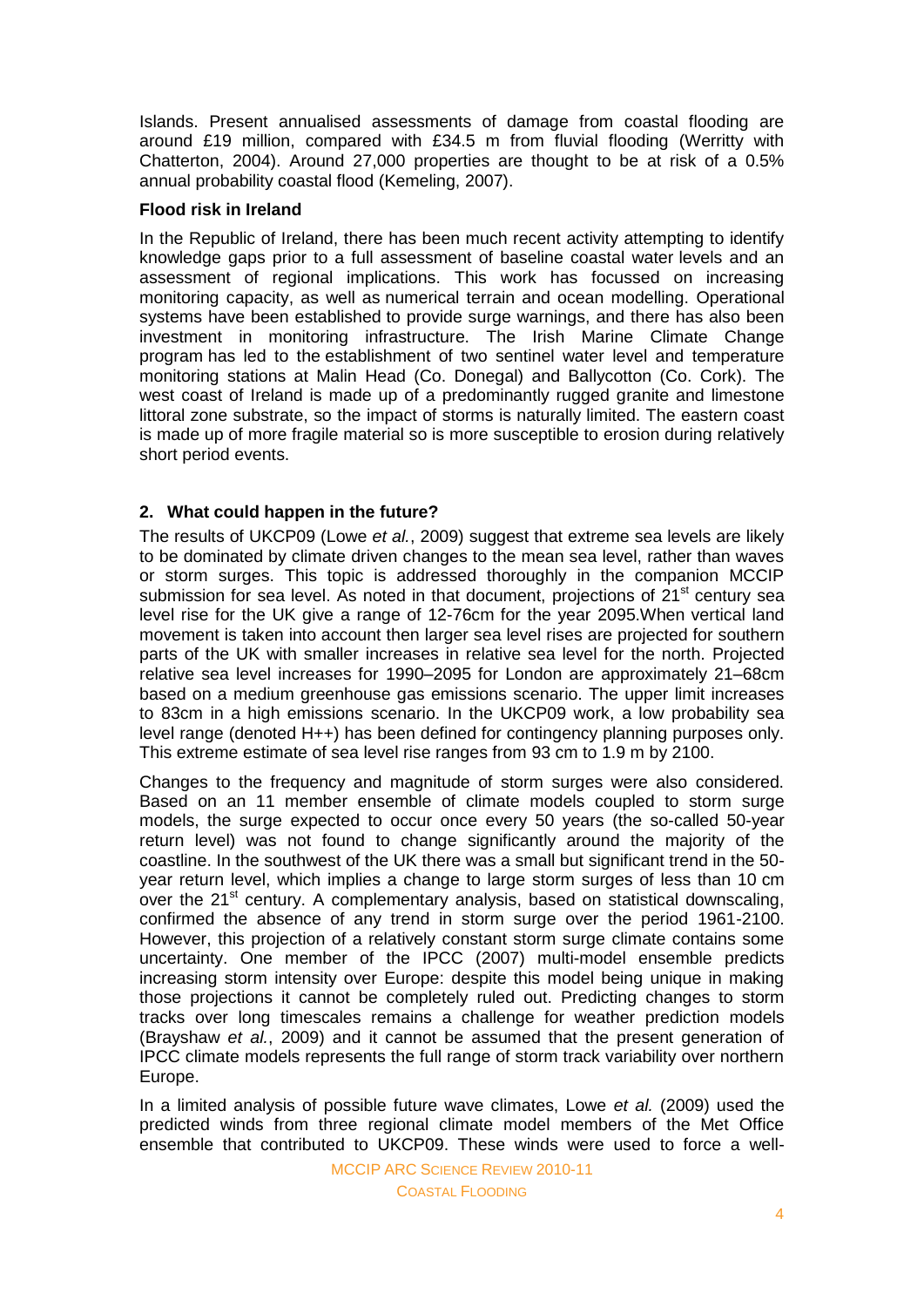established third-generation wave model, PROWAM (Monbaliu *et al.*, 2000). The climate model ensemble members represented low, medium and high climate sensitivity. All results were for the medium emissions scenario (SRES A1B). It should be noted that a more thorough analysis of all 11 ensemble members is needed in order to provide a better estimate of uncertainty in future wave conditions.

The resulting changes in seasonal mean SWH are shown in Lowe *et al.* (2009), Chapter 5. When the regional model is run into the future (to the 2070-2100 period) using the medium sensitivity ensemble member, the change in winter mean SWH shows a distinctive north-south pattern (see Figure 1). To the south of the UK, there is generally a small increase: this includes the English Channel and the southern North Sea. To the north, there is a larger reduction in SWH. This spatial pattern may suggest an intensification of westerly winds and a reduction in northerly winds, which could be related to a change in storm tracks (Wolf and Woolf, 2006). The autumn pattern is quite different with an increase in wave height to the north west of Scotland. In spring, any increase is limited mainly to the west coast.



*Figure 1. UKCP09 projected changes in seasonal means of Significant Wave Height (m) from 1960- 1990 to 2070-2100. Winter = DJF., Spring = MAM, Summer = JJA, Autumn = SON.*

However, very large uncertainties are evident when the three ensemble members are considered, especially with the projected extreme values. Changes in the winter mean SWH are projected to be between –35 cm and + 5 cm; changes in the annual maxima are projected to be between -1.5 m and +1 m. Only one wave model simulation was carried out for the whole 140-yr simulation period. This showed that the use of two 30-yr time slices can produce misleading trends because of the large inter-annual variability in wave parameters, especially extreme values.

A major gap in understanding present and future risks from wave action is the linkages between offshore and inshore wave heights. In this regard, the WaveNet network of wave buoys has recently been extended by Cefas and SEPA to include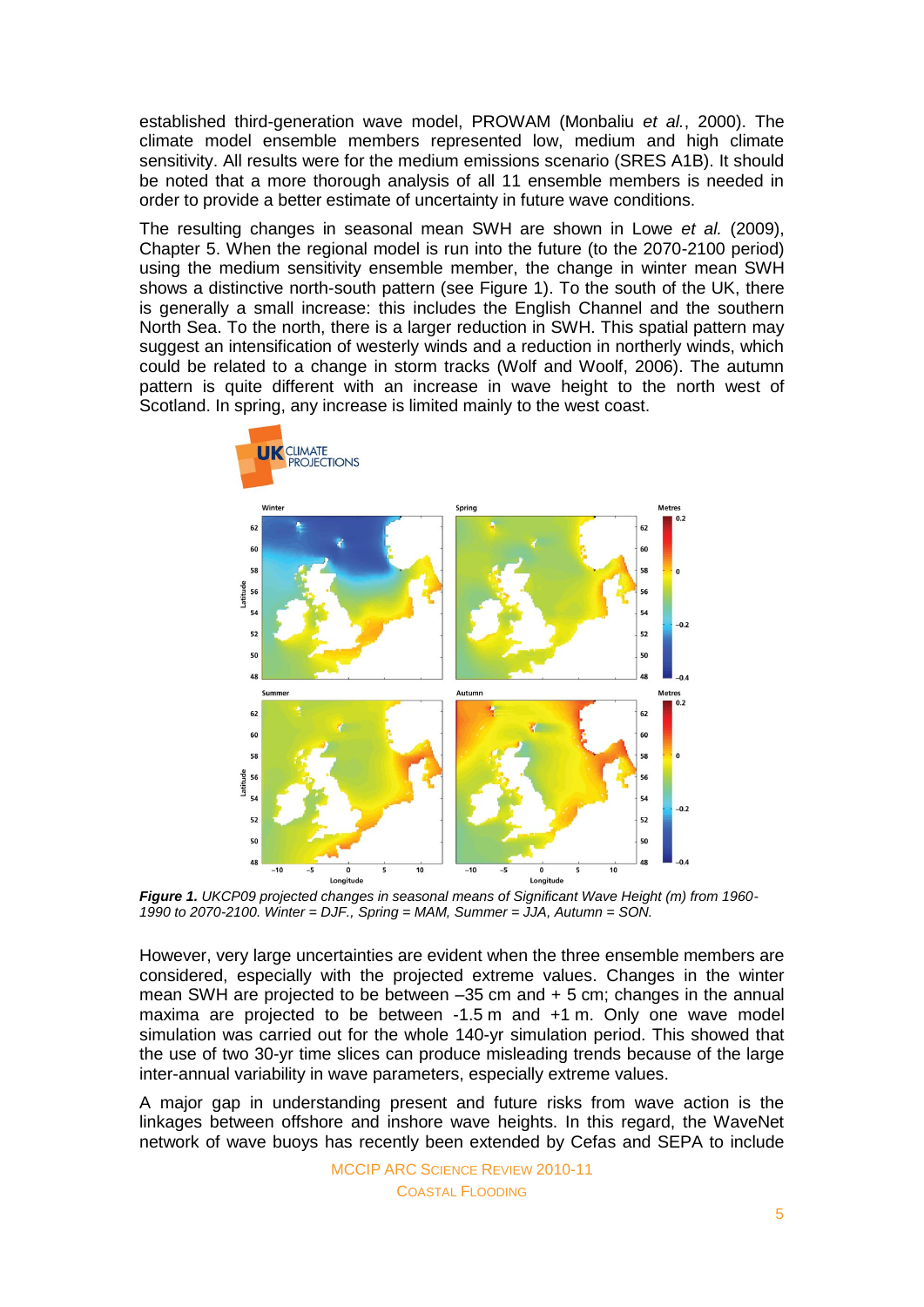the Moray Firth, Firth of Forth and Western Isles (see [www.cefas.co.uk](http://www.cefas.co.uk/data/wavenet.aspx) [/data/wavenet.aspx\)](http://www.cefas.co.uk/data/wavenet.aspx). The data will be valuable for both enhanced flood warning and more detailed assessments of flood risk from waves to verify the models.

The best analyses of changes in wave climate and storm surge climate point to mean sea level change being the most important driver for extreme water levels and therefore coastal flooding.

Rising sea levels elevate all the coastal sources of flooding, such as storm surge and extreme waves. For example, a 70cm increase in relative sea level for East Anglia would result in the extreme water level that is currently experienced on average every 100 years being observed every 2-8 years, depending on local conditions. So the most immediate effect is to increase the probability of inundation. But, it also effects coastal morphology particularly beach erosion and salt-marsh decline. Such erosional changes would exacerbate the increased probability of flooding by increasing the risk of coastal defence failure among other mechanisms. Changes in the direction of major storm events also has the potential to alter coastal morphology and hence alter the pattern of erosion and accretion around the coast further affecting locations that are presently protected from offshore conditions.

No fully integrated assessment has yet been undertaken of the potential flood losses arising from the UKCP09 projections. However, previous studies indicate the scale of the change. The Association of British Insurers (ABI, 2006) estimated that a 0.4m sea level rise would increase the number of properties at risk in eastern England from 270,000 to 404,000. The OST Foresight Future Flooding project reported that if a "business as usual scenario" is assumed (i.e. no adaptation to the increasing coastal flood risk) then the expected annual damage in England and Wales due to coastal flooding would increase from the current £0.5 billion to between £1.0 and £13.5 billion, depending on the scenario of climate and socio-economic change. In the absence of adaptation measures, economic damage due to coastal flooding could become 0.2% of GDP by the 2080s (OST, 2004).



Observational evidence for present day sea level (including land movement from GPS), storm surge and waves processes is of the highest quality. Present day flood risk (including exposure) is also quantified to a high degree of precision helped by numerical flood mapping and precision LIDAR shoreline data, so our understanding of what is already happening is high.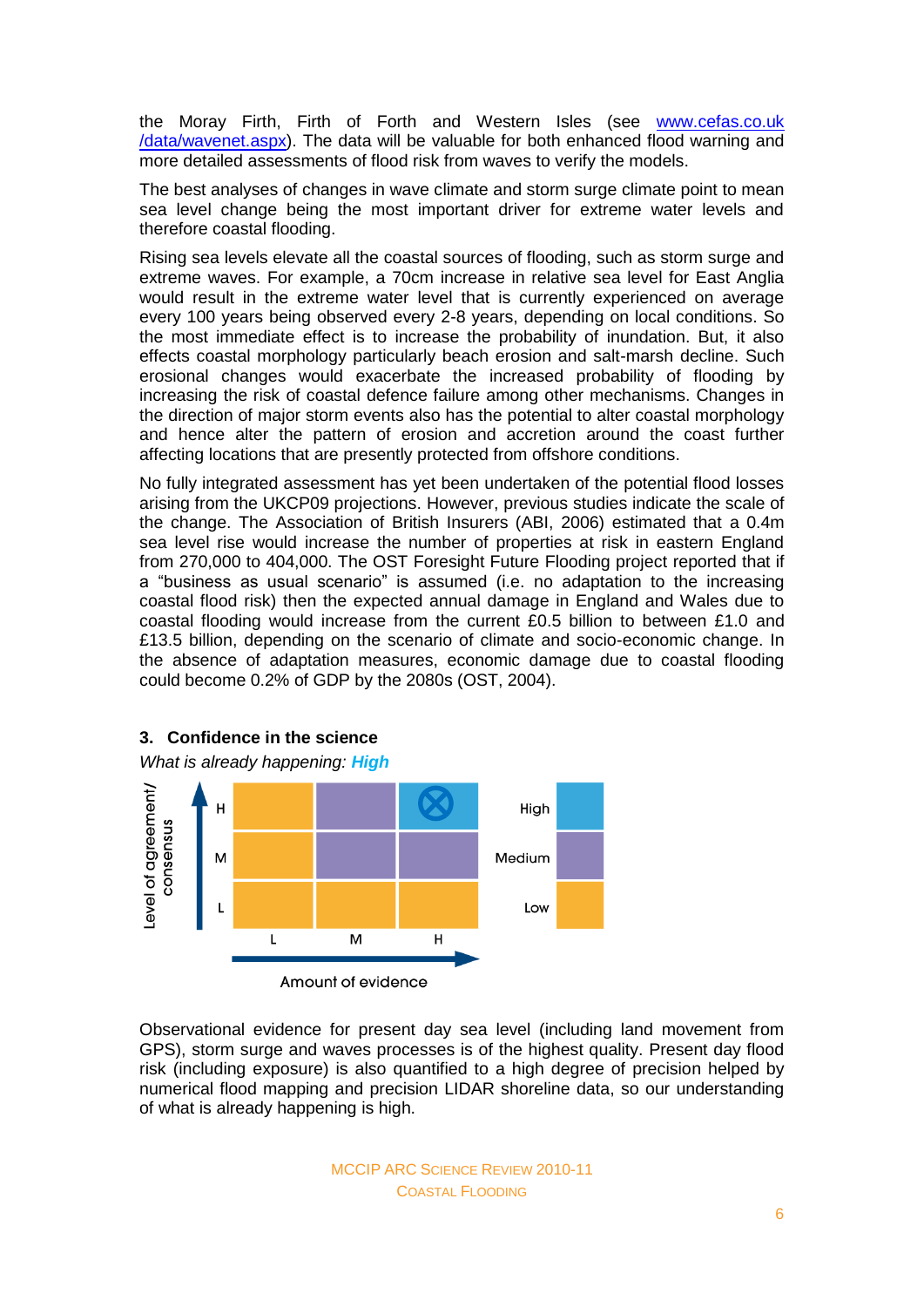*What could happen: Low*



Projections of the future rely on the accuracy of (i) our projections of mean sea level combined with the uncertainty surrounding future surge and wave climates and (ii) estimates of coastal development and land use. Both of these are known poorly so our level of confidence for what may happen in the future is low. The projected trend in mean sea level has no uncertainty about its direction (despite a range of values for its rate) so an increased risk of coastal flooding has high certainty.

## **4. Knowledge gaps**

The top priority knowledge gaps that need to be addressed in the short term to provide better advice to be given to policy makers are:

- *1.* A more complete examination of the future wave climate projected by the UKCP09 perturbed parameter ensemble, and that which may result from other climate models in the IPCC (2007) multi-model set
- *2.* A reliable prediction of new coastal development, the siting of new infrastructure and the required level of protection
- *3.* An integrated assessment of the potential flood losses arising from these projections, including ecosystem goods and services
- *4.* Detailed scientific understanding of sediment transport processes and coastal morphology over long (decadal-centennial) timescales

There is wide agreement on these key challenges.

## **5. Socio-economic impacts**

With the implementation of Marine Bills at both a UK and Scotland level, terrestrial and marine spatial planning will require co-ordination which may be assisted by existing non-statutory local coastal partnerships (established under principles of Integrated Coastal Zone Management – ICZM). Established in the early 1990s, these local voluntary partnerships have proved very successful in promoting multi-sector planning.

#### **England and Wales**

MCCIP ARC SCIENCE REVIEW 2010-11 Evidence of increasing costs of coastal flood protection was provided by Burgess & Townend (2004), who estimated that by the 2080s the annual cost of new coastal defence structures will be between 150 and 400% of the current levels (depending on the emissions scenario). Costs were less sensitive to geographic location than to emissions scenario. The costs were predicted to increase because structures were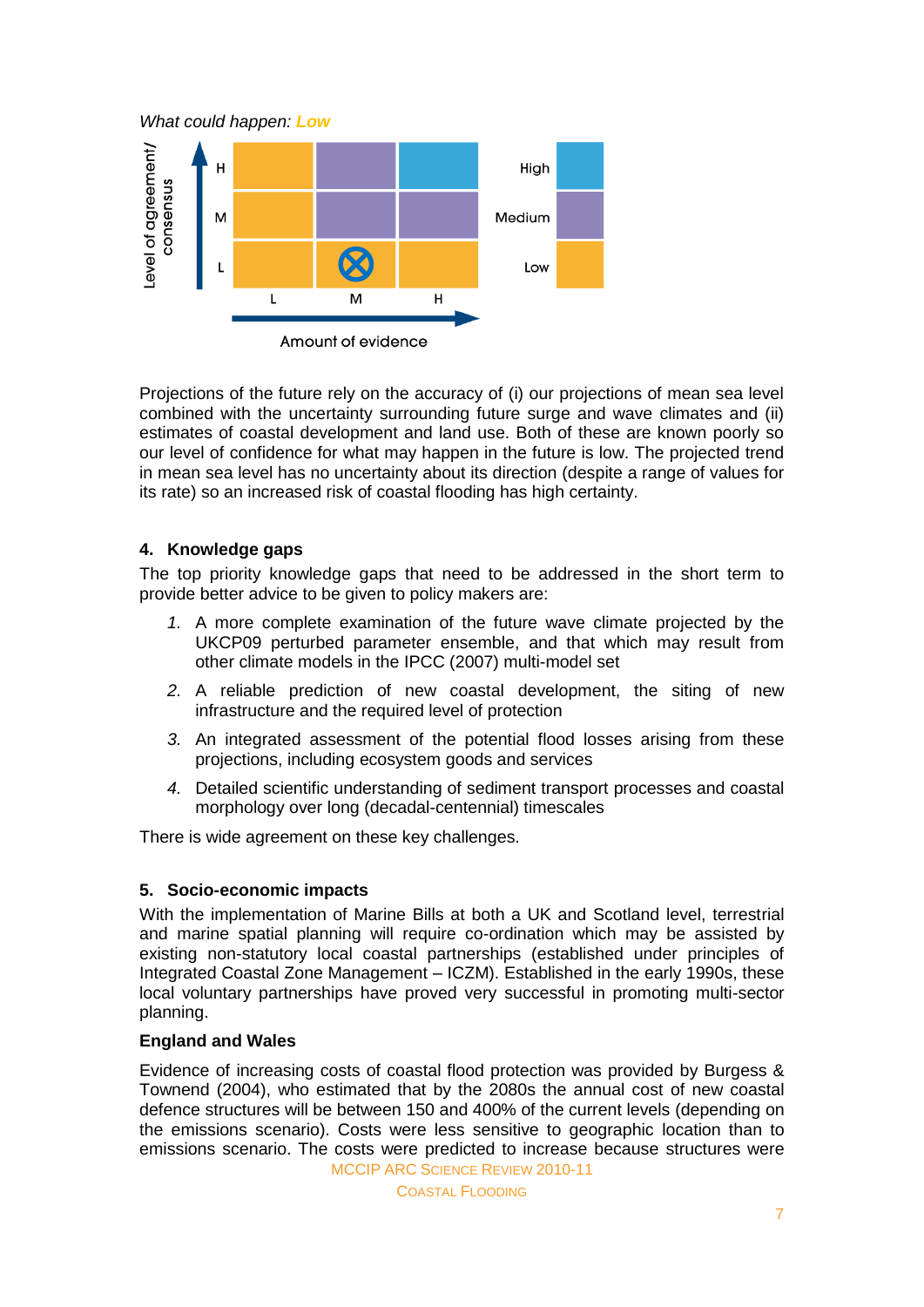found to be very vulnerable to increases in water depth. Non-structural measures, such as land use planning and flood warning, could also make a considerable contribution to reducing this risk though no attempt has been made to estimate the cost of these measures.

The Environment Agency"s Long Term Investment Strategy (http://www.environmentagency.gov.uk/research/library/publications/108673.aspx) does not provide separate analysis for coastal flooding, but the findings illustrate the increasing investment required to fully respond to climate change. Modelling of both river and coastal flood risk suggests that to sustain current levels of protection in the face of climate change requires an increase in investment from current levels of £570 million to more than £1 billion a year, plus inflation, by 2035. Conversely, keeping investment in building and maintaining defences at current (2010/2011) levels could increase the number of properties at significant risk by 350,000 (from 490,000 now to 830,000 in 2035).

At many coastal sites (including major industrial and infrastructure facilities) there is limited scope to retreat inland without major economic and/or social implications. The frequency and severity of loading of defences means that they will be increasingly costly to repair or replace. A reduction in sediment supply to the coasts will be reflected in a narrowing of beaches and deterioration in amenity and ecological value of coasts. Avoidance of these losses requires a long-term strategic approach to coastal zone management.

Shoreline Management Plans (SMPs) are the backbone of coastal management in England and Wales. They contain flood and coastal erosion risk management policies for 20, 50 and 100 years into the future. Currently, local authorities are revising 18 SMPs and the Environment Agency the remaining four, ready for 2010. The new SMPs will provide a "route map" for local authorities and other decision makers to move from the present situation towards meeting future needs, and will identify the most sustainable approaches to managing the risks to the coast in the short term (0-20 years), medium term (20-50 years) and long term (50-100 years).

The broad objective of the Draft Flood and Water Management Bill, put before Parliament on 19th November 2009, is the management of water in ways that address future climate change risks. It responds to key recommendations from the Pitt Review [\(http://archive.cabinetoffice.gov.uk/pittreview/thepittreview.html\)](http://archive.cabinetoffice.gov.uk/pittreview/thepittreview.html) and is the primary means of implementing the objectives set out in the Defra Making Space for Water Programme (http://www.defra.gov.uk/environment/flooding/policy/strategy/ index.htm) and the EU Directive on flood risk. The Bill also aims to embody the principles of Integrated Coastal Zone Management (ICZM), a process that seeks to join up the different policies, and increase "stakeholder" influence in coastal management through effective dialogue. ICZM is currently being promoted throughout the European Union.

Examples of adaptation for coastal flood and erosion management can be found at: <http://www.environment-agency.gov.uk/research/planning/108361.aspx>

#### **Scotland**

MCCIP ARC SCIENCE REVIEW 2010-11 Coastal flooding management policy in Scotland will be heavily influenced by the recent implementation of the EC Directive on Assessment and Management of Floods (the Floods Directive). This was put into law in 2009 by the Flood Risk Management (Scotland) Act. The Act expands the role of the Scottish Environment Protection Agency (SEPA) in risk assessment and planning, making it the lead authority for assessments of flood hazard and potentially vulnerable areas, and for drawing up flood risk management plans. Implementation of the Floods Directive is likely to be challenging at the coast, as hazard assessment requires quantification of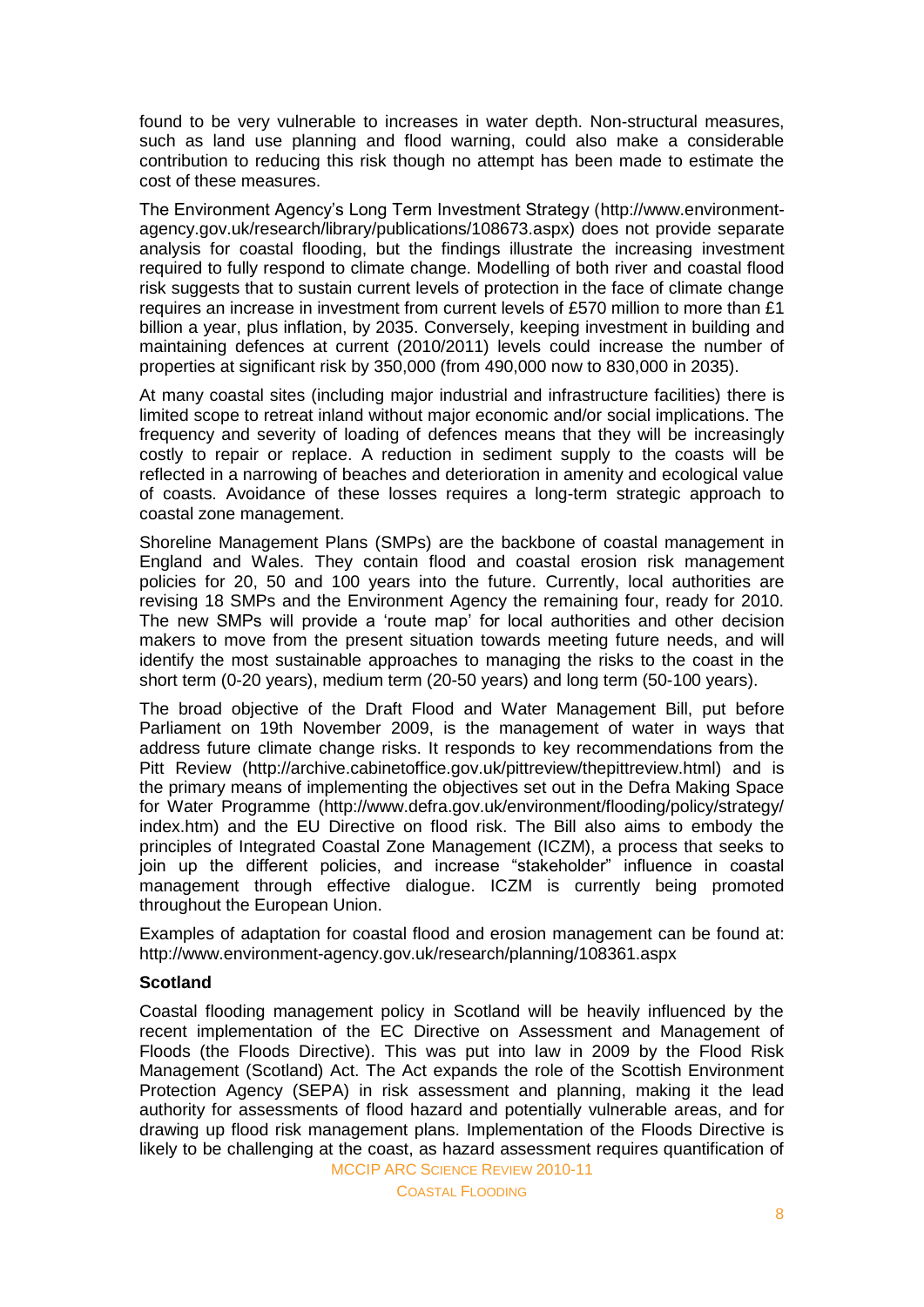the risk of extreme water heights, wave action, and the role of defences. A database of grant aided flood defence assets in Scotland has been compiled on a national level. However, there is still a general lack of data on flood defences and condition particularly those protecting infrastructure. Local databases will be established under the 2009 Act, which will be the responsibility of local authorities.

On Scotland"s "softer" coasts, susceptibility to erosion has often justified public funding for coastal protection. The resulting defences often provide ancillary flood management benefits (Ball et al., 2008). As in England and Wales, increasing rates of sea level rise and budget limitations call into question the future viability of defences, and lack of knowledge of sediment erosion and accretion rates along many parts of the coastline remains a key problem in planning for the future. SMPs in Scotland have regional coverage on coastlines where erosion is a management issue, and are valued in this respect by local authorities. They have identified some limited scope for targeted managed realignment which may have local flood risk management benefits in some locations. ICZM has been very effective in Scotland in bringing together voluntary stakeholder partnerships.

#### **Ireland**

A lack of underpinning knowledge is presently a compromising factor in developing socio-economic responses, and is a strengthening driver to further study. As a larger database of high quality observations becomes available, an improved understanding of the storm and wave climate around Ireland will enable demarcation of regions susceptible to projected changes.

#### **6. References**

- ABI (2006) Thinking for tomorrow, acting today. Summary Report from the Association of British Insurers, November 2006.
- Allan, R., Tett, S. and Alexander, L. (2008) Fluctuations in autumn-winter storms over the British Isles: 1920 to present, *International Journal of Climatology*, **29**, 357-371.
- Ball, T., Booth, L., Duck, R., Edwards, A., Hickey, K.R. and Werritty, A. (2009) Coastal Flooding in Scotland: Past, Present and Future. *Special Issue: Proceedings of the ICE Coasts, Marine Structures and Breakwaters Conference 2009.*
- Ball, T., Duck, R.D., Werritty, A., Edwards, A., Booth., L., Black, A. (2008) Coastal Flooding in Scotland: A Scoping Study. Report to the Scotland and Northern Ireland Forum for Environmental Research (SNIFFER) no. FRM10.
- Brayshaw, D.J., Hoskins, B., and Blackburn, M. (2009) The basic ingredients of the North Atlantic Storm Track. Part 1: Land-sea contrast and orography. *Journal of the Atmospheric Sciences*, **66**, 2539-2558.
- Burgess, K.A., Townend, I.H. (2004) The impact of climate change upon coastal defences structures, In: 39th Defra Conference of River and Coastal Engineers, Defra, London, pp. 11.2.1-11.2.14.
- Defra (2001) National appraisal of assets of risk from flooding and coastal erosion including the effects of climate change (NAAR) Halcrow, HR Wallingford & John Chatterton Associates. In DEFRA 2001 London.
- Hickey K.R. (2001) The Impact of the 31st January 1953 Storm on Scotland, *Scottish Geographical Journal*, **117** (4), 283-295.
- Hinton, C., Townend, I.H., and Nicholls, R. (2007) Chapter 9 Coastal Processes: in Future Flooding and Coastal Erosion Risks, Eds: Thorne, Evans and Penning Rowsell. Published Thomas Telford.
- MCCIP ARC SCIENCE REVIEW 2010-11 IPCC (2007). Climate Change (2007) The Physical Science Basis. Contribution of Working Group I to the Fourth Assessment Report of the Intergovernmental Panel on Climate Change (Solomon, S., Qin, D., Manning, M., Chen, Z., Marquis, M., Averyt, K. B., Tignor,